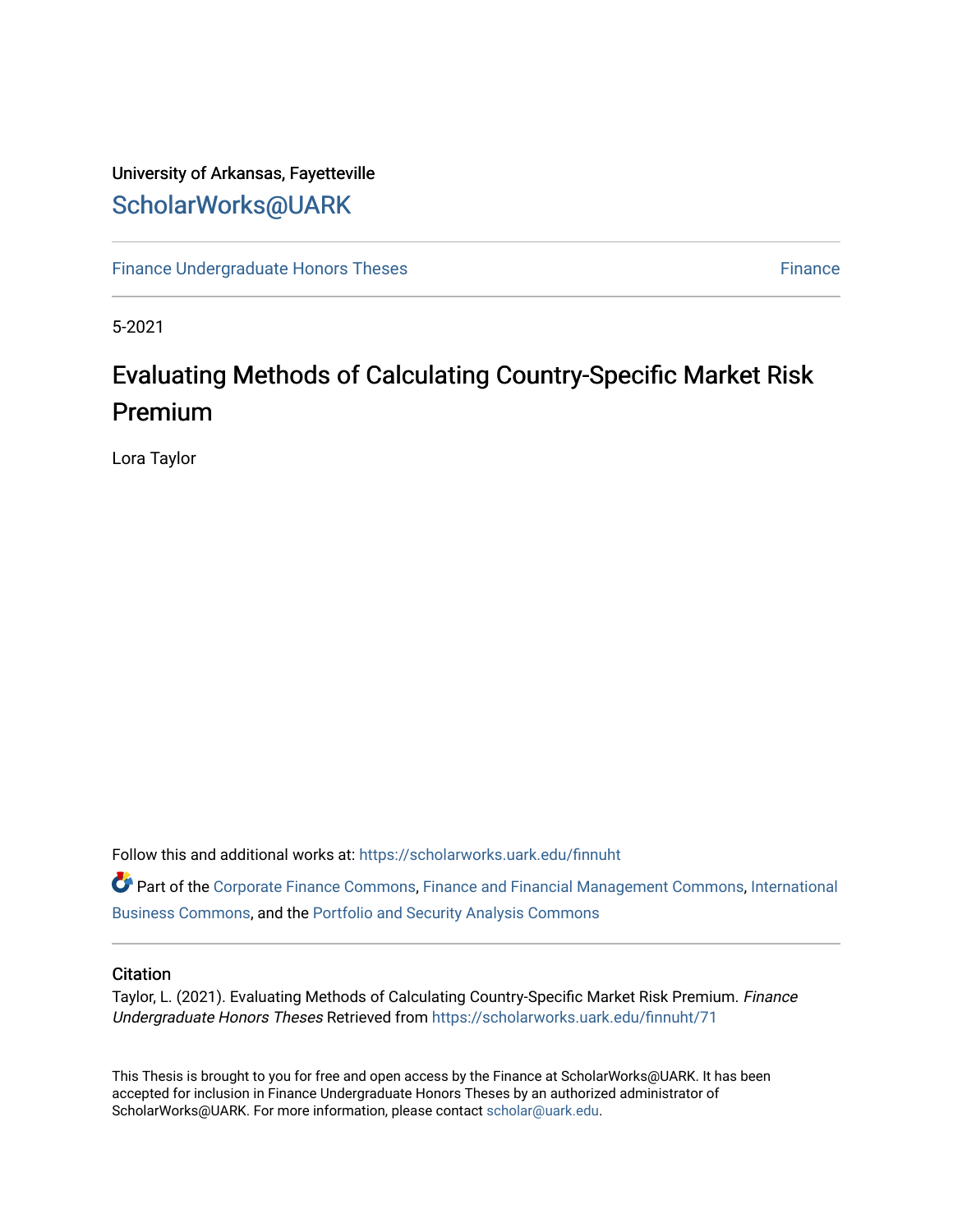# **Evaluating Methods of Calculating Country-Specific Market Risk Premium**

**by**

**Lora Suzanne Taylor**

**Advisor: Dr. Dobrina Jandik**

# **An Honors Thesis in partial fulfillment of the requirements for the degree Bachelor of Science in International Business in Finance**

**Sam M. Walton College of Business University of Arkansas Fayetteville, Arkansas**

**May 8, 2021**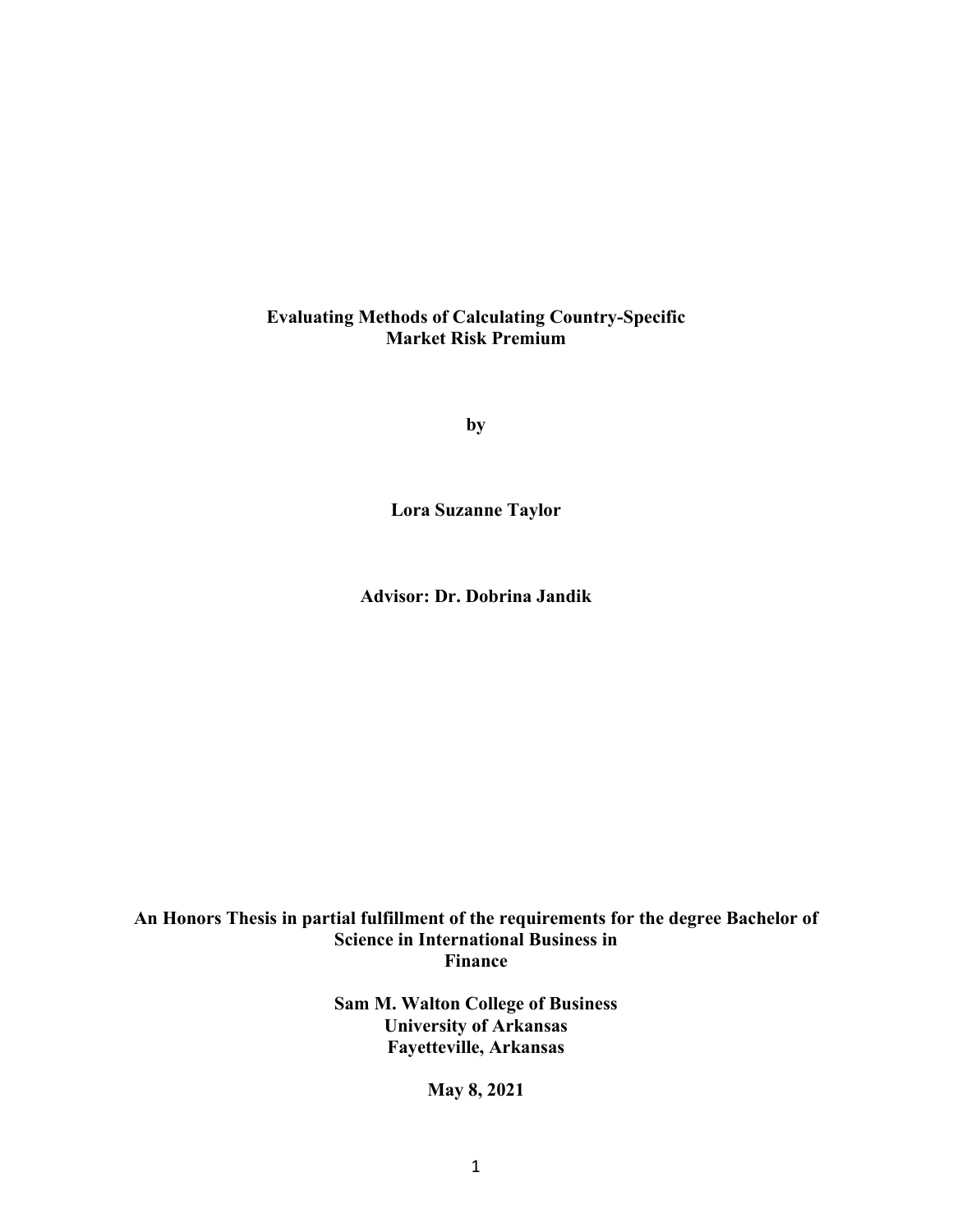# **1. Introduction**

Market risk premium, often referred to as equity, risk, or market premium is calculated as the difference between the expected return on a market portfolio and the risk-free rate. Using country specific market risk premium, investors and analysts are able to evaluate the reward expected for taking on additional risk above the systemic risk of a given market.

This market risk premium is used specifically to calculate cost of equity in corporate finance. The country specific market risk premium is a key factor used in both valuation and portfolio management. In valuation, analysts using the Capital Asset Pricing Model (CAPM) utilize the market risk premium in order to calculate equity and capital costs. In the portfolio management, market risk premium is used to compare different asset classes across a common measure. Despite its frequent use and the importance of the decisions being made based on country specific market risk premium, there is not a method for calculating the measure that is generally accepted as completely accurate and consistent.

A firm or portfolio manager will calculate a country specific market risk premium for both the home country and foreign areas of interest in order to value projects, companies, and potential future equity opportunities. These calculations are then often used for mergers, acquisitions, divestures, and other major investment projects. In this paper, the primary focus will be on the calculation of market risk premium as used by analyst completing valuation using the CAPM model.

In this paper I will discuss three different methods for calculating country specific market risk premium will be discussed. The methods that will be discussed are that of a historical moving average, Aswath Damodaran's method, and the methodology and survey results from Pablo Fernandez. The weaknesses of the different methods will also be discussed. Additionally, the CAPM model of valuation will be explained as well as the three different concepts that are used interchangeably under the term market risk premium.

The paper is organized as follows – in Section 2 I will introduce the Capital Asset Pricing Model and it's use of MRP, then in Section 3 I will discuss the three different ways that Market Risk Premium is defined. After this I will discuss three methods of calculating MRP (Sections 4, 6, and 8) and each section is followed by its respective critique of the method. I finish the paper in Section 10 with a conclusion and call to further research.

### **2. The Capital Asset Pricing Model**

It is necessary to introduce the Capital Asset Pricing Model before taking a look at the methods of calculation for one of its main components, the market risk premium. In one study by the Association of Financial Professionals, it was found that around 90% of financial professionals use the Capital Asset Pricing Model (CAPM) for valuation and equity calculations (Jacobs and Shivdasani, 2012).

Although CAPM is used for many equity calculations and valuation purposes, CAPM calculations have been shown to be unreliable and inconsistent. This is a problem that is also found in the market risk premium calculation. It has been posited that CAPM should not stand as either a theory or model to be used in a real life setting because the assumptions that are made negate the ability for accurate translation into a practical setting (Fernandez, 2015). Despite this belief, many firms and school continue to use and teach the Capital Asset Pricing Model as a cornerstone of modern financial theory and practice.

Many models utilized in finance follow the assumption that efficient markets and rational investors are present. These assumptions provide a functional groundwork for which tests may be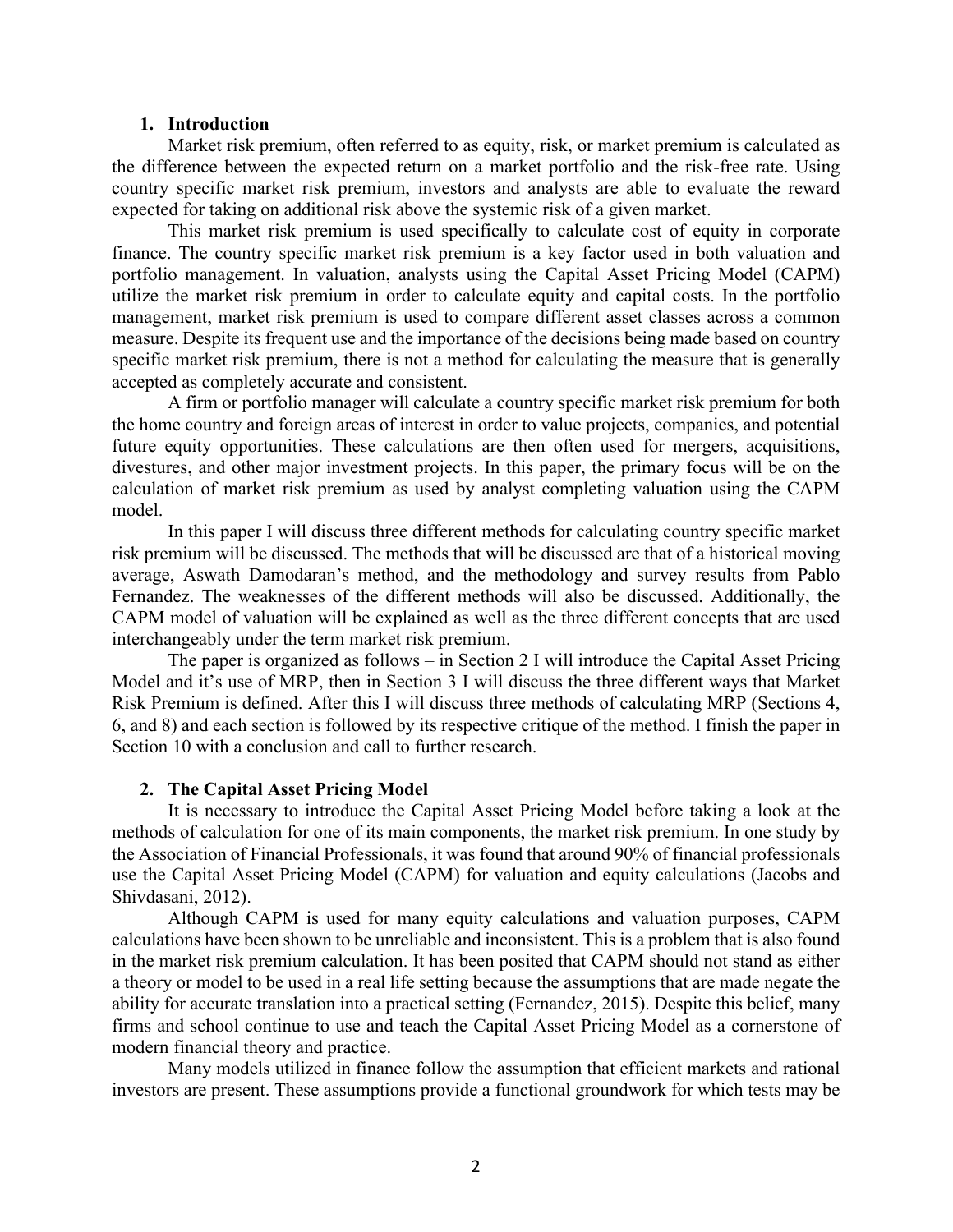conducted to support models that are somewhat translatable to the real marketplace. CAPM does assume the previously mentioned assumptions but includes assumptions that are not translatable to a real market. These assumptions include the following: frictionless markets, no restrictions on borrowing or lending at the risk-free rate, ignoring the presence of investor preference, and that investors have the same expectations for return, volatility and correlations for any given security (Mullins, 1982). Notably, these assumptions alone are not reasonably enough to rule out the value of the CAPM by itself but combined with other problems it plays a role in bringing the validity of the model into question.

CAPM is the trademark method for asset pricing. The model is frequently compared to the Fama-French three factor model, the Arbitrage Pricing Model, and the ICAPM, all of which were developed after the introduction of CAPM in the1960's. The CAPM focuses on a single factor, while the other three models offer more complexity in the consideration of further factors. The ICAPM model follows the same logic as the CAPM which it is based on. The formulas of the three models are as follow:

 $CAPM \rightarrow E(ri) = r_f + \beta \times MRP$  $Fama - French \rightarrow r_f + \beta_1 \times (MRP) + \beta_2 \times SMB + B_3 \times HML + \alpha$ Arbitrage Pricing Theory  $\rightarrow E(ri) = r_f + \beta_1 \times RP_1 + B_2 \times RP_2 \times ... + \alpha$  $ICAPM \rightarrow E(ri) = r_f + \beta \times MRP + \beta \times FCRP$ 

*Terms:*  $MRP \rightarrow Market Risk Premium$  $r_f \rightarrow Risk - free rate of return$  $\beta \rightarrow$  Beta value of systemic risk in a given market  $SMB \rightarrow Small$  minus big, excess return of small cap companies over large cap  $HML \rightarrow High \, minus \, low, differing \, returns \, between \, growth \, and \, value \, stocks$  $FCRP \rightarrow Foreign$  Currency Risk Premium

Similarities between the four different models are very evident, but the most prevalently used model is the Capital Asset Pricing Model. A benefit of the models other than the CAPM is the possibility of capturing covariances in returns missed by market returns and the ability to pick up size and value effects in avg returns left unexplained by CAPM (Fama & French, 2004). It should be noted that under the CAPM, required and expected market risk premiums equal each other (Fernandez, 2004). The largest failure seen in the use of the CAPM is the fact that although  $\beta$  is the only indicator of risk, there is unexplained variances of return (Blanco, 2012)

# **3. Three Concepts of Market Risk Premium**

The required market risk premium is frequently calculated in a corporate finance setting. It is used to answer the question "What incremental return do I require to a diversified portfolio of shares (a stock index, for example) over the risk-free rate?" (Fernandez, 2004). In order to calculate this accurately, it is necessary to understand that this value is not utilized the same across different investors, industries, and companies. Additionally, despite common assumptions, the historical return of a market over the risk-free rate does not necessarily equal the required risk-free return (Fernandez, 2004).

There are three concepts that are frequently labeled market risk premium although they definitionally serve different purposes. The concepts are the Historical Equity Premium (HEP),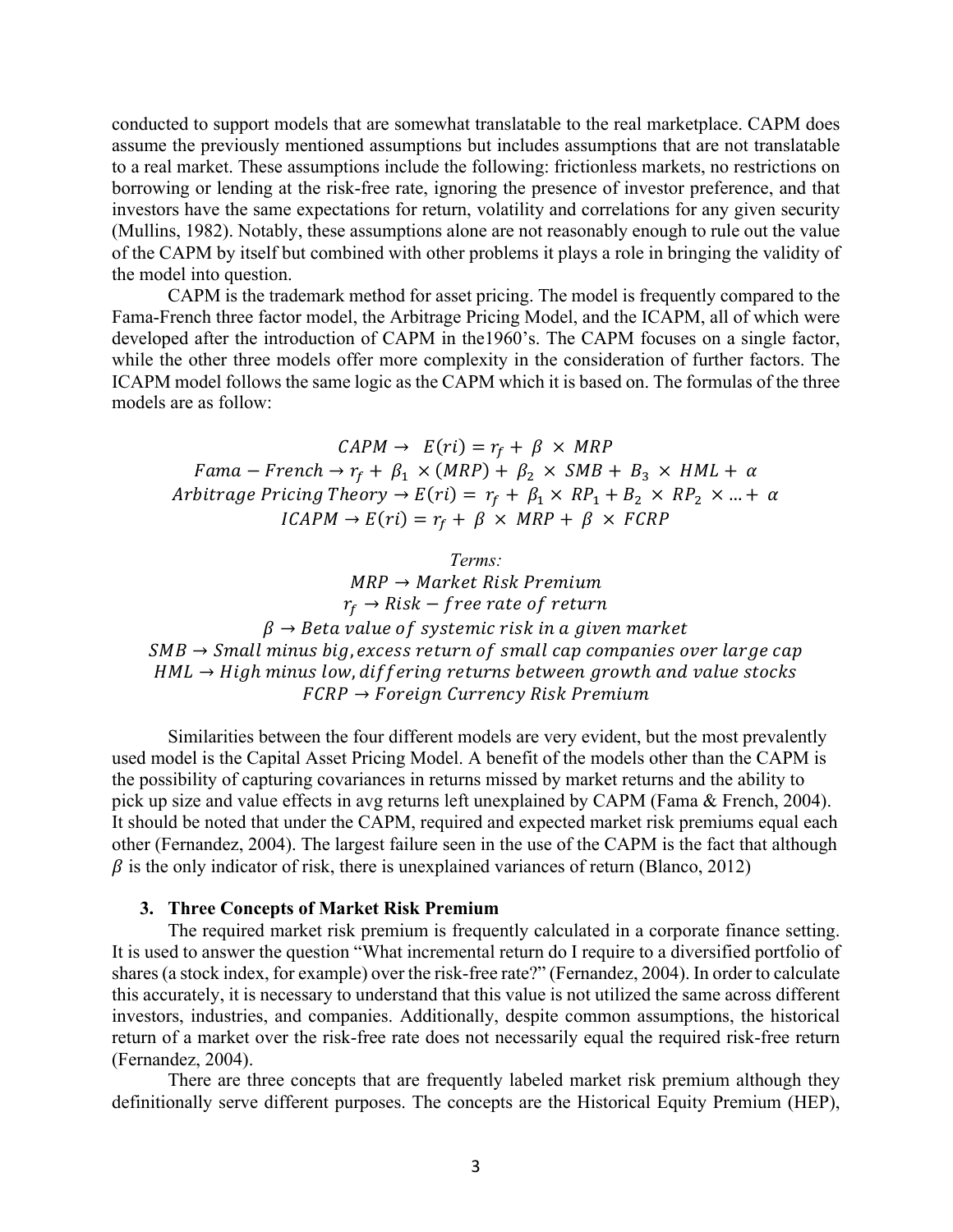the Expected Equity Premium (EEP), and the Implied Equity Premium (IEP) (Fernandez, 2004). The HEP tracks the historical returns of difference between bonds (government issued risk-free asset) and stocks. The EEP is the forward-looking expected return between stocks and bonds. The IEP is the required asset premium based on a capital pricing model like CAPM or the Fama-French 3 Factor Model. HEP, IEP, and EEP are used interchangeable under the term Market Risk Premium (MRP), and it is necessary to clarify which meaning is being invoked when evaluating the research literature on the subject.

An important distinction between the three concepts is their prevalence throughout a group of investors. It is assumed when using the historical equity premium that the value should be the same for all investors, but when using expected equity premium or the implied equity premium this is not the case (Fernandez, 2004).

# **4. Historically Calculated Market Risk Premium**

One of the generally acceptable methodologies for calculating the market risk premium is that of a historical moving average. This is understood to be the Historical Equity Premium (HEP) iteration of market risk premium. Generally, firms will take a period of time ranging between 20 and 100 years and create an average to determine an acceptable market risk premium. In 2012, around half of firms using this method reported to using a market risk premium of between 5% and 6%, with the remainder of the survey pool being split evenly above and below.

The reason why it is so difficult to calculate a country specific market risk premium is because the factor being calculated is what is expected in the future from a specific market, something that cannot be completely predicted or accurately calculated. In using historically calculated market risk premium, it is important to note that the assumption is that over a long enough period of time the averaged historical market risk premium data might be able to provide a relatively unbiased estimate of the future-looking market risk premium (Carleton & Lakonishok, 1985).

In a study from the Studies in Economic and Econometrics, Firer and Bradfield researched on a trend suggesting that long term historical market risk premia frequently showed estimates with an upward biased. To evaluate further, Firer and Bradfield used an arithmetic mean to evaluate historical performance of equity, bonds, and cash from a data set from South Africa to derive a market risk premium. Key take away from the study included the prevalence of volatility in market risk premia as a result of volatile historical data, leading to unreliability in calculation. Additionally, it was found that a more recent data set to the study provided a market risk premium significantly lower than that of the entire data series, bringing into question the validity of the longer-term market risk premium as it functioned within the requirement of investors for return on risk. The study affirmed the possibility of upwardly skewed market risk premium with Firer and Bradfield going to far as to suggest that historical estimates be adjusted downwards to improve validity of the metric.

Another study found that market risk premium (HEP) is found to be a highly persistent factor (Caporale, Gil-Ala & Martin-Valmayor, 2020). This conclusion means that it over time the market risk premium moves in the same direction consistently. This is a factor that firms are recommended to adopt when evaluating market risk premium as a factor in equity valuation for projects and investment. The study conducted by Graham & Harvey (2005) also cited low timevariation for market risk premium.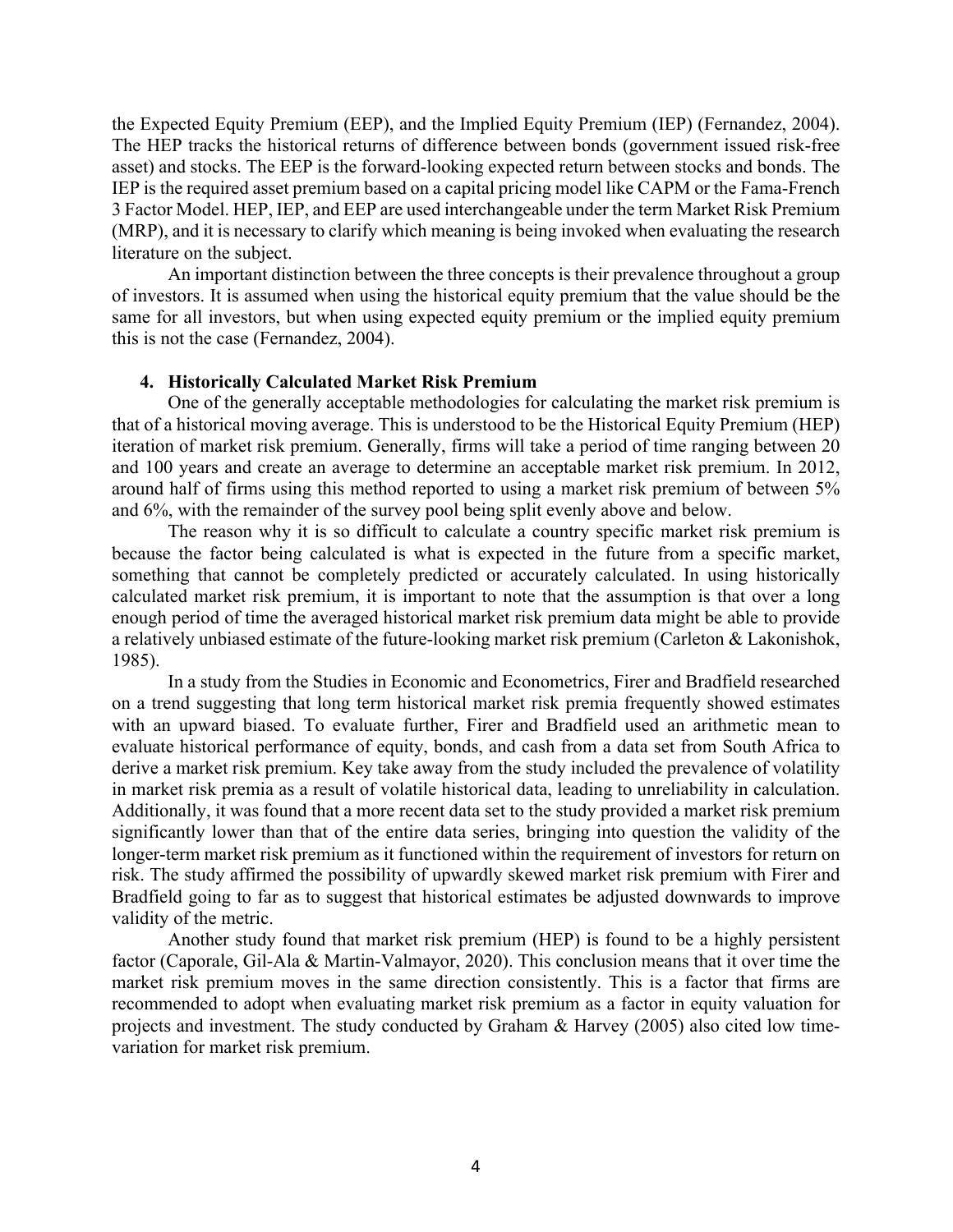### **5. Problems with Historically Calculated MRP**

Amongst other problems, the use of historical data applies the assumption that marketaffecting events of the past will reoccur in the future. Additionally, the errors found in singularly using technical analysis as a form of stock valuation can be seen here too because volatility and unpredictability are present in the markets being observed for market risk premium calculations. As technical analysis ignores the fundamentals of the market, using a historically calculated market risk premium ignores the fundamentals of the country it is being based on and the presence of unpreventable systemic risk. Amongst other factors, this disregards politics, economic strength, and unpredictable events such as market failures, pandemics, and bubbles.

It has also been found that historically based market risk premiums are higher than a reasonably acceptable level. This problem has led to the need for the expansion and manipulation of capital pricing models in order to explain the discrepancy and has called for further research (Mehera & Prescot, 1985). This equity puzzle can potentially be explained by market participants not necessarily using theoretical pricing models to calculate required return but rather historical data and opinion (Fernandez et al., 2009)

There is also evidence that a long-term market risk premium has little to no correlation to past returns, further agitating the reliability of the method (Graham & Harvey, 2005). Shorter time spans of data also invite higher standardized error, making historically based methods for calculating market risk premium less reliable for countries with less established economies (Damodaran, 2009).

# **6. Damodaran Method**

Aswath Damodaran is a professor in the Howard Stern School of Business at NYU, teaching and researching corporate finance and valuation. Damodaran introduced a new method of calculation for market risk premium in the late 1900's due to his belief that emerging markets in Asia and Latin America did not have the necessary long-term data to have a reasonable method to calculate market risk premium. Damodaran recognized that as time increases there is an inverse effect on standard error that was unforgiving for the less established emerging economies. He believes that there is the possibility that some country specific risk is diversifiable, and that a rational and diversified international investor would do so if available to him, in turn impacting the country specific market risk premium (Damodaran, 2003).

To an extent, his belief was that in markets like the United States it was reasonably possible to use historically calculated market risk premium and get a reliable answer, but in newer nations the same could not be achieved (Damodaran, 2020). In simple terms, Damodaran's method for calculating market risk premium is a modified version of the historical market risk premium discussed above. Of the three translations of the term 'market risk premium' Damodaran concludes that his method, that falls under the Implied Equity Premium, preforms better than the Historical Equity Premium he compares against in terms of predictive power of future market risk premium (Damodaran, 2018).

In order to calculate a country specific market risk premium, Damodaran points out three necessary solutions that must be found. First, there must be a way to measure country specific risk which must then be turned into a country specific risk premium. Once these two problems have been solved a firm would then be able to evaluate their own exposure to that country specific risk. Damodaran had methods by which to answer all three of the questions asked.

Measuring country specific risk and using it to develop into a country specific risk premium go hand in hand. Damodaran functioned under the belief that the country specific risk could be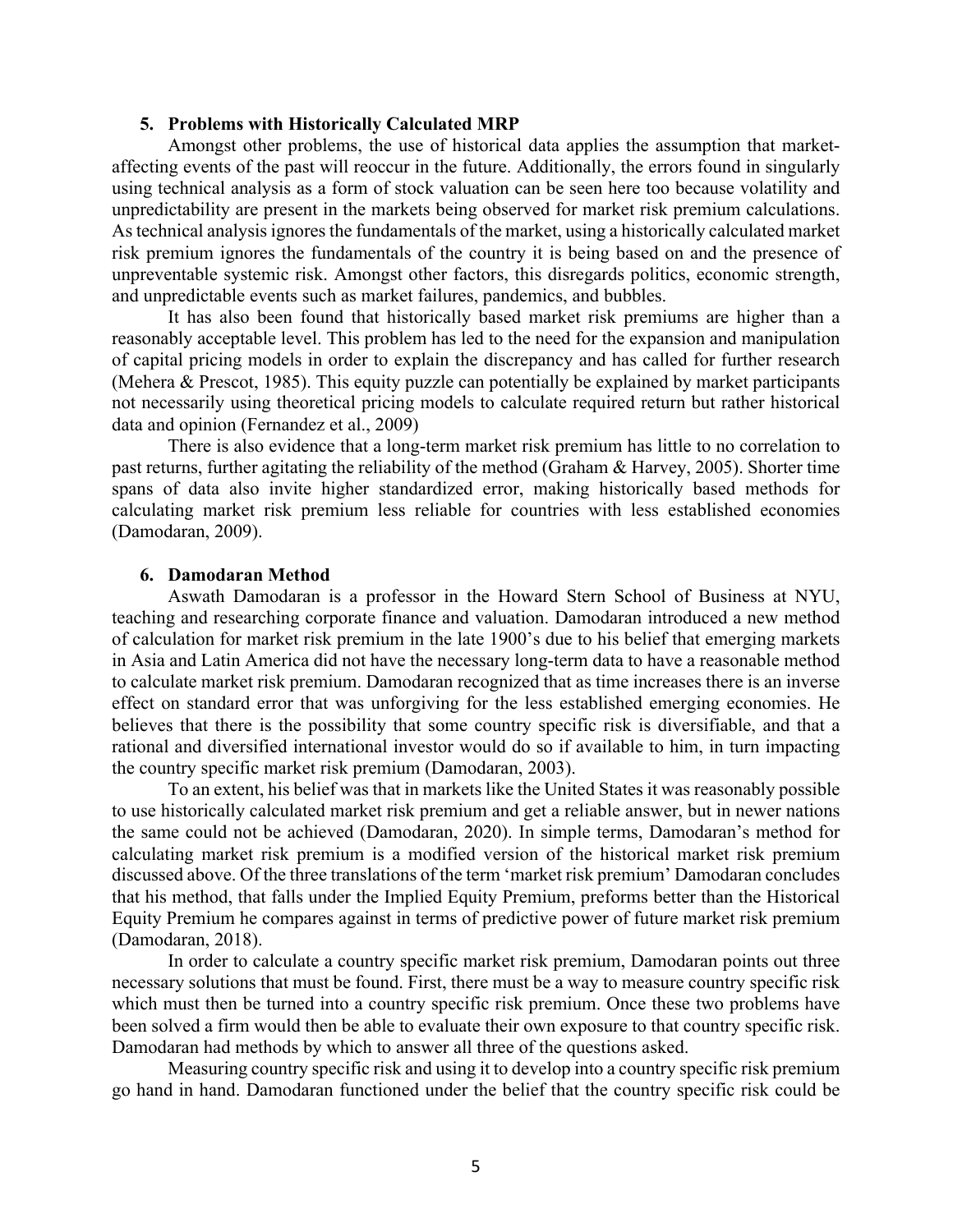found by taking the default rate and then accounting for the difference in volatility of the stock market and bond market in the country being evaluated. Once this step had been executed, he then proposed the following formula to find the country specific risk premium:

> $\emph{Country Risk Premium} = \emph{corporte spread} \times \frac{\sigma_{\emph{stock}}}{\sigma_{\emph{stock}}}$  $\sigma_{bond}$

Next, Damodaran suggests using the calculated country specific market risk premium to evaluate the risk exposure a firm is bearing. There are three schools of thought that Damodaran suggests concerning this calculation, the bludgeon method, the beta approach, and the one Damodaran himself uses, the lambda approach. The bludgeon method is used to evaluate firm exposure assuming all of the companies within the country are exposed equally to risk. The beta approach assumes that a single company's market risk premium (MRP) and country risk premium (CRP) are proportional to one another and can, therefore, be measured using a beta value. Lastly, the lambda approach makes it possible for a company to be exposed differently to country and market risk. The lambda approach is the broadest approach and is most applicable in a variety of situations. The suggested formulas for the different methods are as follows:

> Buldgeon method  $\rightarrow$  expected ROE =  $r_f + MRP \times \beta + CRP$ Beta approach  $\rightarrow$  expected ROE =  $r_f + (MRP + CRP) \times \beta$ Lambda approach  $\rightarrow$  expected ROE =  $r_f + MRP \times \beta + CRP \times \lambda$ *Explanation of terms can be found above.*

The methods for calculation are first explained in Damodaran's 1999 paper on estimating equity risk premiums, which are reiterated yearly in his working study on equity risk premiums: determinants, estimation and implications. The lambda value included in the lambda approach is similar in function to the beta value with both being levered around the value 1 to signify higher or lower measure of risk, essentially turning the one factor valuation model into a two-factor model (Damodaran, 2003).

# **7. Critique of Damodaran's Method**

Although offering different insights on calculating country-specific market risk premium, Damodaran's method did not solve many of the problems created by the ambiguity of the market risk premium. One problem created by Damodaran's method comes from adding even further assumptions about international markets and investor activities on top of the problematic assumptions seen by CAPM. Similar to the problems found with historical bias for CAPM, Damodaran's method also does nothing to explain the variance not captured by the market risk premium.

*Damodaran's Country Risk Premium: A Serious Critique* (2012) includes the following critique of the model as well, split between theoretical critique and empirical critique. The researchers first cite a fundamental problem with bending the bounds of CAPM to capture the effect of a two-factor model. Using the Damodaran method (assuming the existence of multiple currencies), the researchers were unable to use the beta value nor the risk-free rate to recognize an individual country risk premium. This calculation is necessary to further Damodaran's method in the bludgeon, beta, or lambda methods to calculate return on equity. Additionally, the researchers express hesitation surrounding the lack of substantial peer review for Damodaran's method as well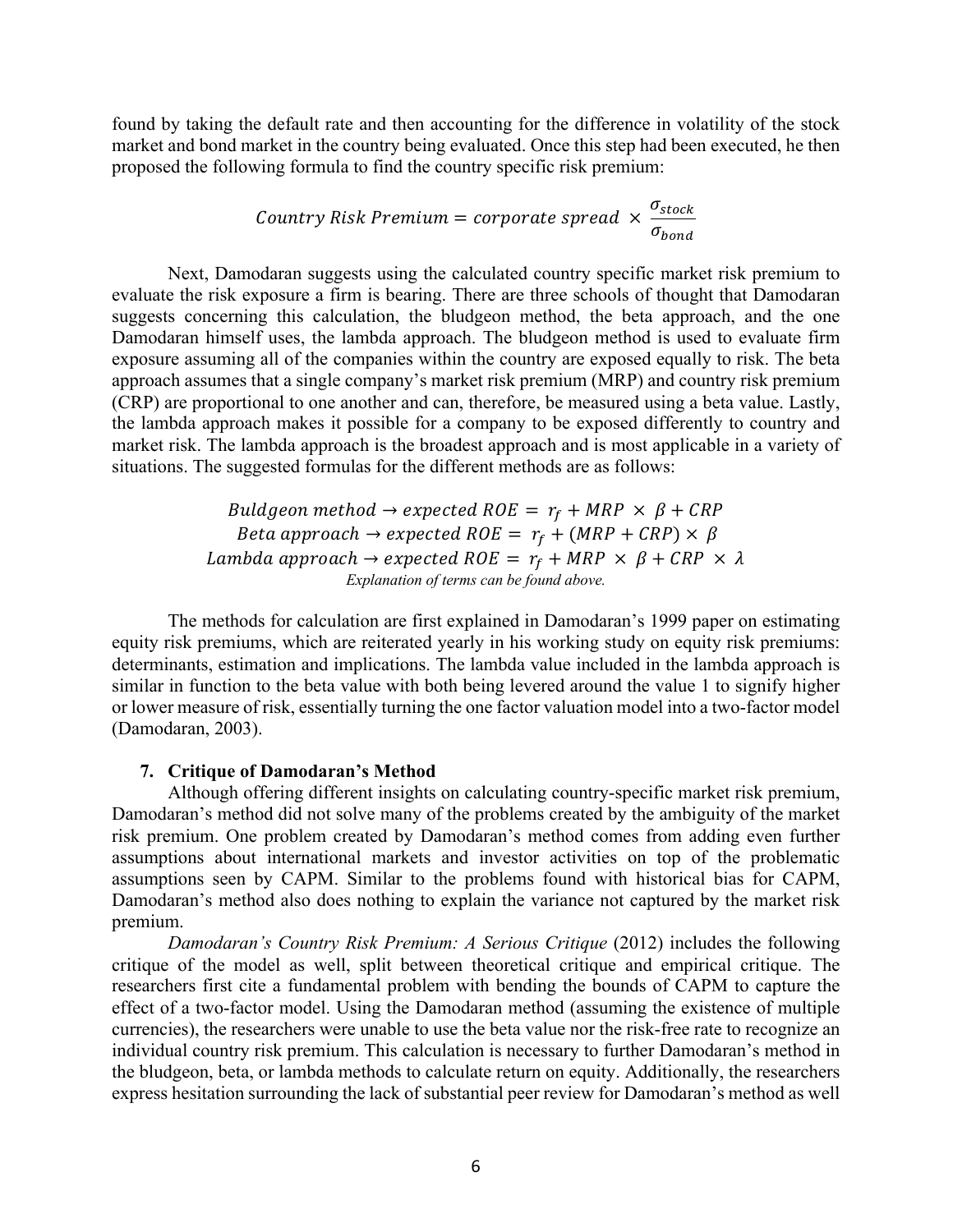as the conspicuous lack of external research used by Damodaran in the creation and introduction of his method. It is the belief of Kruschwitz, Löffler, and Mandl (2012) that the theoretical basis of Damodaran's method is not justifiable within CAPM. This is problematic considering the prevalence of use of the CAPM model.

For the empirical critique, Kruschwitz, Löffler, and Mandl (2012) present more criticizations of Damodaran's methodology. One of the first red flags seen is the lack of clear definition being provided for key terms such as country risk premium, making it difficult to understand what is necessary to be measured in the calculation for accuracy and function. Upon manipulating the valuation model to become multi-factored, Damodaran also fails to create distinction between different markets mathematically as well as ignoring the potential risk assets to be associated with additional markets. Damodaran ignores that two different independent markets with independent currencies might function with different risk-free rates and does nothing to provide a solution for the created problem. In Damodaran's identification of country risk premiums he derives the poorly defined country risk premium via credit spreads, however there is lacking evidence of a true relationship between credit swaps and the country risk premium. This assumed relationship between credit swaps and country risk premium has no true theoretical foundation, rather relying on pragmatism in investors and assumptions on how market participants' function.

The researchers for Damodaran's critique cite similar problems to the ones stated above for a historically estimated market risk premium. In doing so, it is highlighted that Damodaran does not find unreliability in historical calculations of market risk premium as long as the time period included is significant enough, even though research shows otherwise. As for the necessity of a country risk premium, Damodaran states that his factor is necessary because it is impossible to diversify country specific risk (Damodaran, 2000). The researchers dispute this on the grounds that markets do not need to be wholly uncorrelated for diversification to reduce risk burden, and that as correlation decreases the positive impact of diversification increases. Concerning Damodaran's suggested three methods of evaluation return on equity, there are problems with the methods suggesting conformity to the CAPM model where no conformity truly exists(Kruschwitz, Löffler, and Mandl, 2010).

The attempt to create a method for equity valuation showed initiative on Damodaran's behalf and provided an attempt to fill a theoretical gap in the financial theory. However, the lack of empirical and theoretical methodology with accurate results discounts the value of Damodaran's method and limits its functionality in practice.

### **8. Fernandez's Method**

A third method of calculating market risk premium to be used in equity valuation comes from Pablo Fernandez of the IESB School of Business in Portugal. Contrary to the historically average and Damodaran methodology, Fernandez calculates the expected market risk premium by yearly conducting a survey of a large set of finance and economics professors, managers, and companies around the world. The survey asks these different financial professionals about what market risk premium they are using in the workplace and classroom. Upon the completion of these surveys the values are then plotted and averaged to calculate a market risk premium for upwards of 80 countries. This data sets are available and can be found from Fernandez to run regression and calculation on, and the data set includes the country specific risk-free rate as well. The market risk premium average is provided year over year as well as calculated medians, minimums,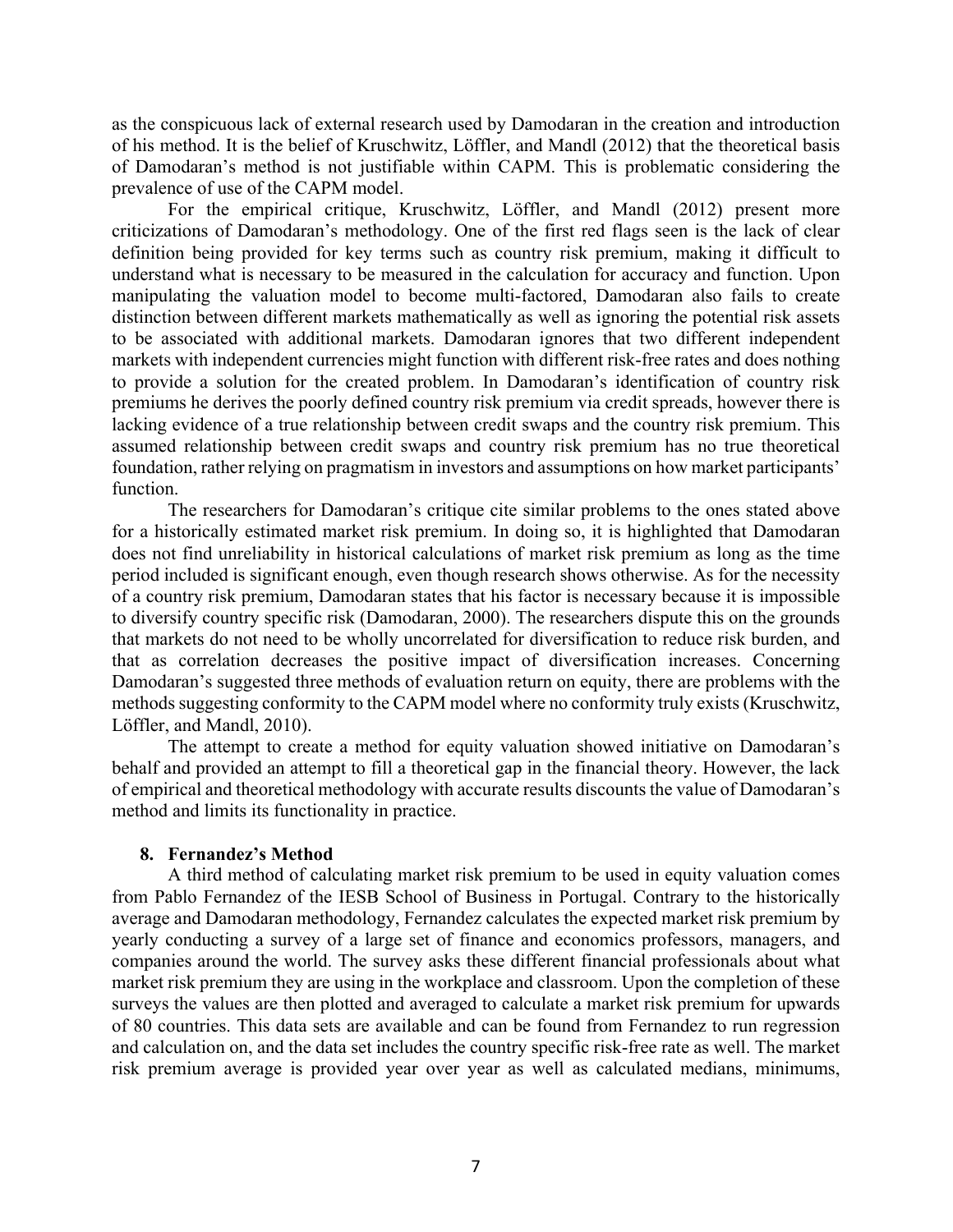maximums, standard deviations and the number of answers provided for each country. (Fernandez, 2020).

Prior to Fernandez's survey, similar surveys were conducted by Graham and Harvey (2005) who surveyed CFOs in the United States, as well as Welch (2000, 2001) who interview professors in the United States. Neither of these studies included the span of companies, industries, or countries that is found in Fernandez's research.

Fernandez's method of survey is interesting because it allows for the impact of specific market-changing events to be evaluated more independently than found in a time series. For example, in his yearly survey of 2020 Fernandez was able to capture information from different survey respondents before and after the onslaught of the COVID-19 pandemic. The majority of respondents raised their market risk premium by 2% (Fernandez, 2020).

### **9. Critique of Fernandez's Method**

Similar to Damodaran's method, an immediate problem with Fernandez's work is a lack of published literature concerning the method and finding of his research. Although Fernandez has been collecting data and conducting survey since 2010, the only year of his research being published was the survey from 2012 (Fernandez, 2015). This calls to attention a lack of peer review and indicates the possibility for unreliable results.

In addition, it is possible that survey-based results may be upwardly biased based on anticipated future returns that might be higher than actual returns (Ilmanen, 2003). Damodaran also warns about the inclusion of academics in survey results due to their separation from corporate finance and valuation in practice rather than in theory (Damodaran, 2008).

# **10. Conclusion**

Market risk premium is a prevalent and important factor used in many equity and valuation calculation. The three methods for calculating market risk premium included in this paper all face unique challenges in effectively creating solutions for unreliability in market risk premium. Although accessible, historically calculated market risk premium have been found to be higher than a reasonably acceptable level while also proving unreliable for countries without wellestablished economies. Damodaran made efforts to test the bounds of the CAPM theory to engage a more thoughtful market risk premium, but the results ultimately fall flat empirically and theoretically. Fernandez's method is promising but lack support from peer review while facing challenges concerning forward looking bias.

It can be concluded that further theoretical research is necessary to build a pricing model that is more effective at explaining covariances of the market and returns. In addition, further research is necessary to attempt to create a method of calculating market risk premium that is effective, consistent, and reliable.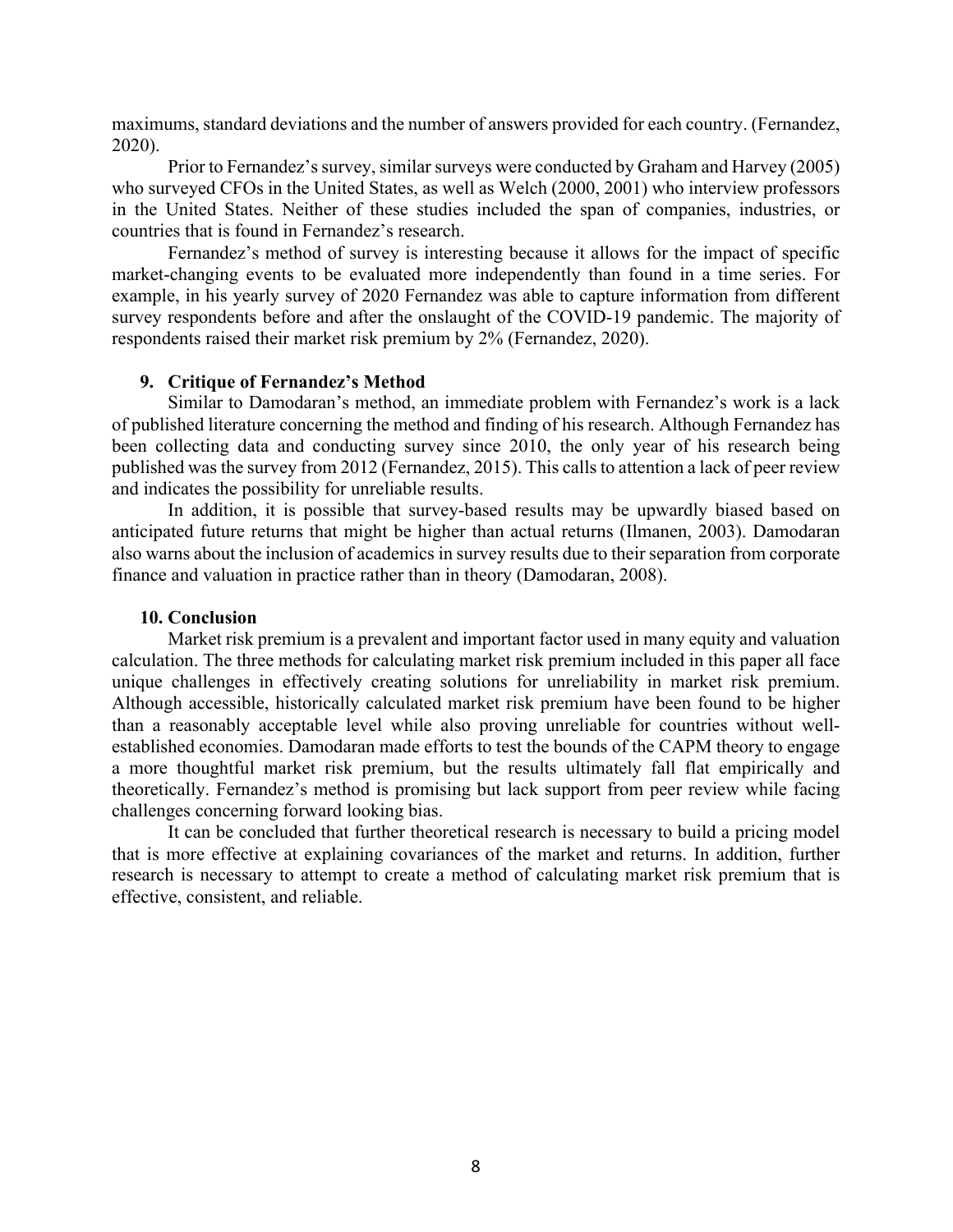# **Works Cited**

Blanco, B., (2012). The use of CAPM and Fama and French Three Factor Model: portfolios selection. Public and Municipal Finance Journal, 1(2).

Bradfield, D., Firer, C., (2002) On The Market Risk Premium. Journal for Studies in Economics and Econometrics, 26(2):69-80.

Caporale, G. M., Gil-Alana, L. A., Valmayor, M., (2020) Persistence in the market risk premium: evidence across countries. Journal of Economics and Finance.

Carleton, W., Lakonishko, J., (1985). Risk and Return on Equity: The Use and Misuse of

Historical Estimates. Financial Analyst Journal, 41(1): 38-47, 62.

Damodaran, A., (2003). Country risk and company exposure: theory and practice, Journal of

Applied Finance, 13, 64–78.

Damodaran, A., (2008). Equity Risk Premiums (ERP): Determinants, Estimation and Implications. SSRN Electronic Journal.

Damodaran, A., (2009). Equity risk premiums (ERP): determinants, estimation and implications;

a post-crisis update, Financial Markets, Institutions and Instruments, 18, 289– 370.

Damodaran, A., (2018). Equity risk premiums (ERP): determinants, estimation and implications-

The 2018 Edition. SSRN Electronic Journal.

Damadoran, A., (2020). Country Risk: Determinants, Measures and Implications – The 2020 Edition. SSRN Electronic Journal.

Fama, E., French, K., (2004) The Capital Asset Pricing Model: Theory and Evidence. Journal of Economic Perspectives, 18(3):25-46.

Fernandez, P., (2004). Market risk premium: required, historical and expected. SSRN Electronic Journal.